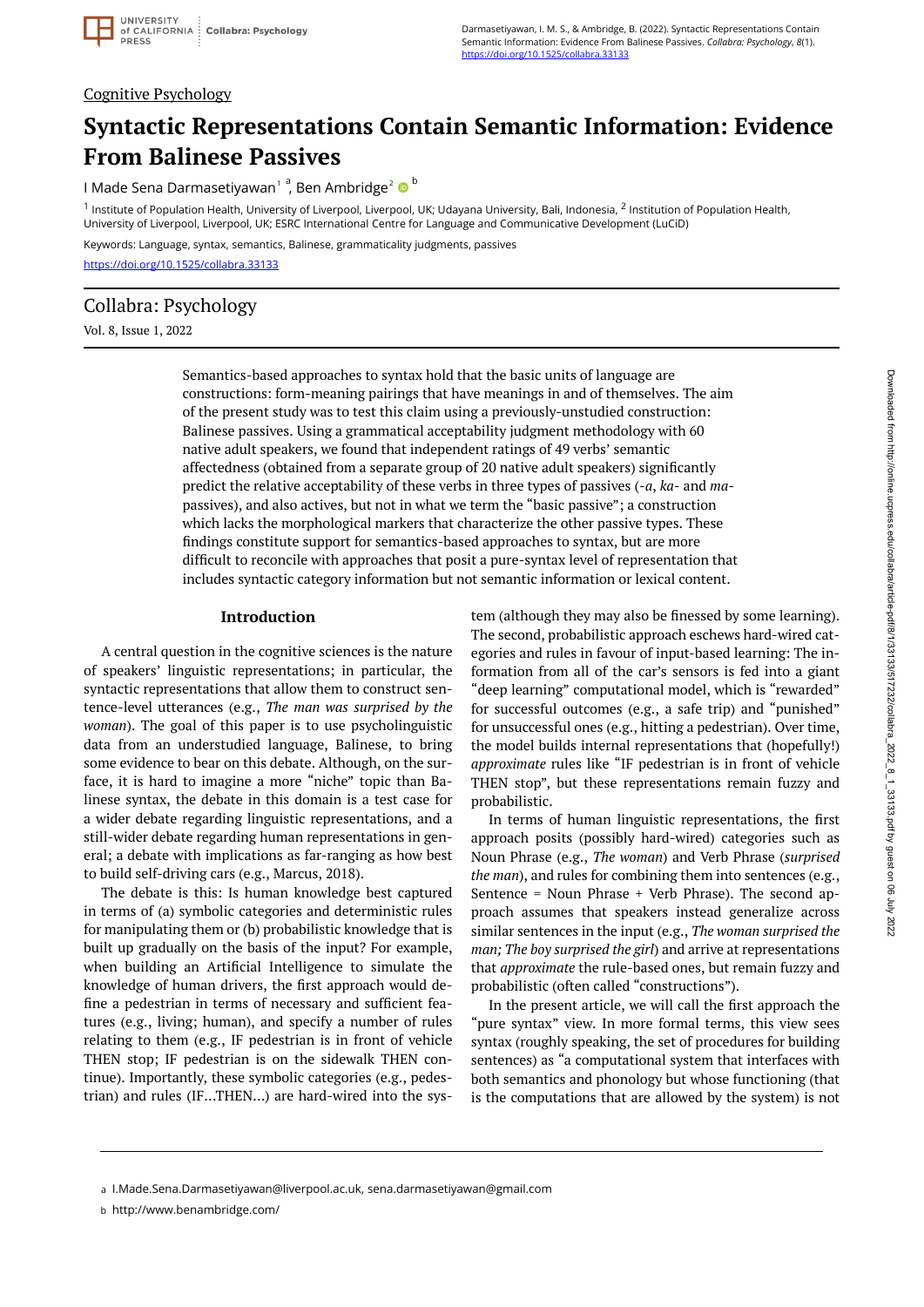affected by factors external to it" (Adger, 2017, p. 2). This view encompasses both traditional Chomskyan accounts (Branigan & Pickering, 2017; Chomsky, 1993; Culicover & Jackendoff, 2005; Newmeyer, 2003), and "simpler syntax" accounts (Branigan & Pickering, 2017, p. 8; Culicover & Jackendoff, 2005; Pollard & Sag, 1994), all of which posit a "syntactic level of representation [that] includes syntactic category information but not semantic information…or lexical content". For example, a passive utterance such as *The man was surprised by the woman* might be formed using (very approximately) the syntactic representation *[S [NP] [VP [AUX] [V] [PP [P] [NP]]]]* (from Branigan & Pickering, 2017, p. 8). The details of these accounts are not important for our purposes – and, in any case, vary from theory to theory – the point is that they share the assumption that speakers put together sentences using formal rules that make no reference to semantic information; for example, to the meaning of the particular verb used (e.g., *surprised, punched* etc.)

In contrast, what we will call "semantics-based" approaches (e.g., Goldberg, 1995, 2006; Langacker, 2008) assume that sentence-level constructions (like all constructions) are pairings of form and functions. At the form level, these constructions approximate the representations posited by traditional accounts. Importantly, however, each construction is additionally associated with a prototype function or semantics. For example, in the case of the passive construction (e.g., *The man was surprised by the woman*), the associated semantics are such that

[B] (mapped onto the surface subject [of a passive]) is in a state or circumstance characterized by [A] (mapped onto the by-object or an understood argument) having acted upon it (Pinker et al., 1987).

What this means, in simple terms, is that the prototypical passive sentence is one in which the SUBJECT (usually the first-mentioned entity) is highly *affected* by the relevant action. For example, *The referee was punched by one of the fans* (example from Bock, 1986) is a prototypical passive, because the referee is likely to have been highly affected by having been punched. In contrast, a sentence such as *The referee was remembered by one of the fans* strikes most speakers as somewhat awkward, precisely because – if Pinker et al. (1987) are correct – the referee is unlikely to have been affected at all by this remembering event (indeed, he may well remain entirely oblivious to it). Furthermore, a sentence such as *\$10 was cost by the book* (c.f., the active equivalent *The book cost \$10*) strikes most speakers as wholly ungrammatical, precisely because – if Pinker et al. (1987) are correct – there is no possible reading under which \$10 is "affected" by "having the book cost it". When we refer to degree of *affectedness* in the present article, this is what we mean.

The English passive has long constituted something of a test-case for this debate between *pure-syntax* and *semantics-based* approaches to linguistic representation. The findings of syntactic priming studies with adults and children have generally provided support for the pure-syntax approach. For example, Bock (1986) found that participants were more likely to produce passive than active picture descriptions (e.g., *The church is being struck by lightning* vs

*Lightning is striking the church*) after repeating passive, rather than active prime sentences (e.g., *The referee was punched by one of the fans* vs *One of the fans punched the referee*). Subsequent studies have confirmed that this passive priming effect is robust, even in the absence of semantic and/or lexical overlap between the prime and target sentences (as in the examples above). A recent meta-analysis (Mahowald et al., 2016) of 74 individual passive priming studies found an overall log-odds ratio of 0.52, indicating that passives were 1.68 times as likely following a passive versus active prime.

Such findings have generally been taken as evidence for *pure-syntax* approaches (e.g., Branigan & Pickering, 2017), since the priming effect does not appear to require a prime sentence that is consistent with the putative semantics of the construction. For example, Messenger et al. (2012) found no evidence of increased priming following *agentpatient* and *theme-experiencer* primes (e.g., *The man was chased/surprised by the woman*) as opposed to *experiencertheme* primes (e.g., *The man was missed by the woman*). Semantics-based accounts would seem to predict the presence of such an effect, on the basis that *theme-experiencer* passives are less consistent with the semantics of the *The man*  being "in a state or circumstance characterized by… [*The woman*]… having acted upon it". A recent high-powered replication of Messenger et al (Darmasetiyawan et al., 2022) largely supported the original finding: Although the data were, according to a Bayes Factor analysis, more consistent with the presence of a semantic effect than its absence, the observed effect was tiny, compared with a very large overall priming effect.

A number of other findings, on the other hand, would seem to constitute evidence for semantics-based over puresyntax approaches. Using a modified version of Messenger et al's (2012) method, specifically varying the semantics of the prime rather than target verb, Bidgood et al. (2020) and Ambridge et al. (2021), found that adults and children indeed produced fewer experiencer-theme passives (e.g., *The man was missed by the woman*) than the other types. Bidgood et al. (2020) further showed that this disadvantage for experiencer-theme passives extended to a forced-choice comprehension task; again for both adults and children.

Of more direct relevance to the present study, Ambridge et al. (2016) showed that independent ratings of verbs' "affectedness", designed to capture the putative semantics of the passive construction, predicted the grammatical acceptability of passives in a judgment task. Crucially, while a similar effect was also observed for actives (which also prototypically convey some degree of "affectedness"), the effect was bigger for passives, as revealed by a significant interaction of the semantic affectedness predictor by rated sentence type (i.e., passive/active).

According to the World Atlas of Language Structures, almost half of documented languages (162/373=43%) have a dedicated passive construction [\(https://wals.info/feature/](https://wals.info/feature/107A#3/49.04/76.64) [107A#3/49.04/76.64\)](https://wals.info/feature/107A#3/49.04/76.64). Yet all but a handful of the studies discussed above have been conducted in English. Aryawibawa & Ambridge (2018) and Liu & Ambridge (2021) therefore set out to replicate the adult acceptability judgment study of Ambridge et al. (2016) in Indonesian and Mandarin respectively. For Indonesian, the predicted semantic effect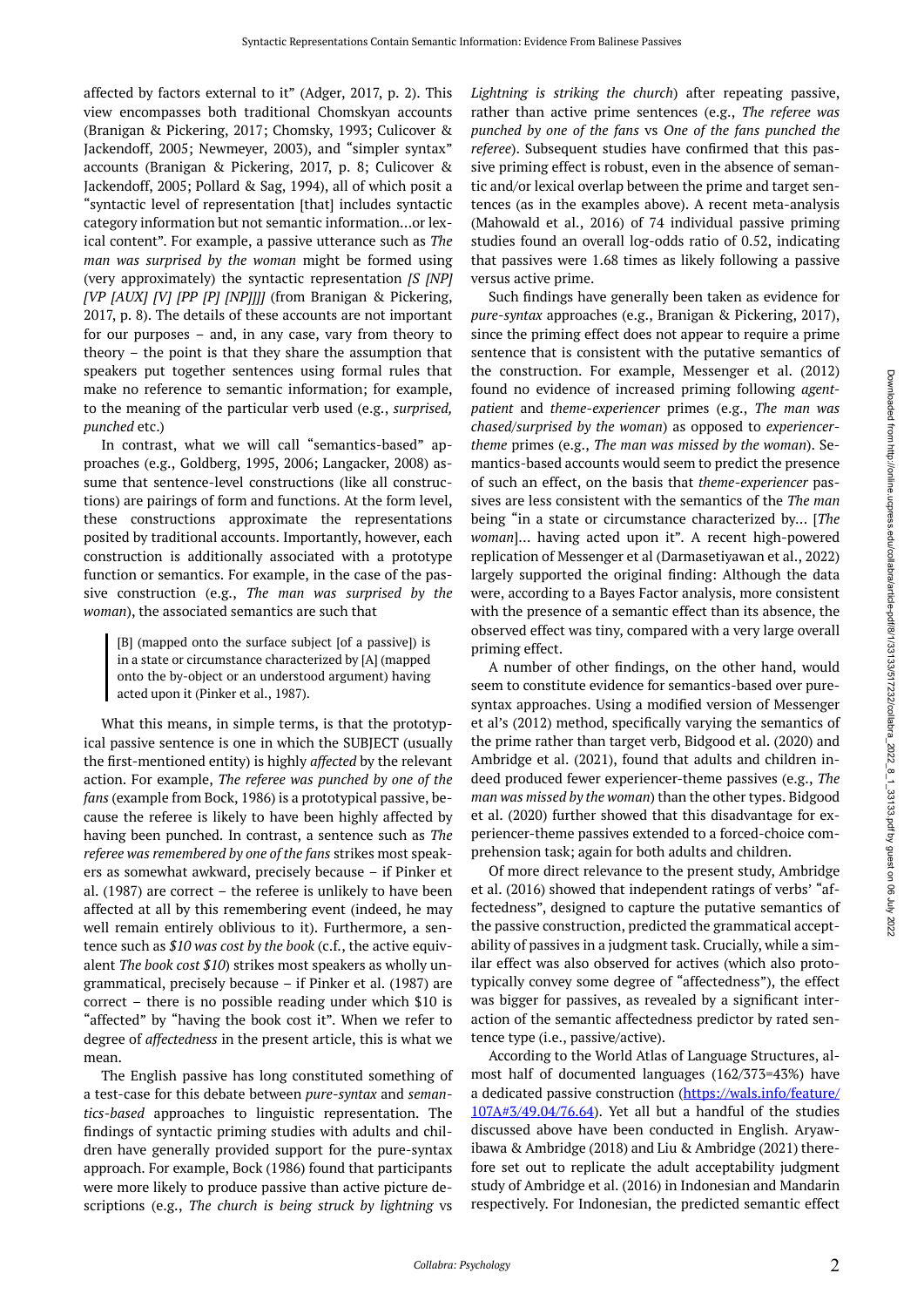was observed for (canonical) passives (as in Ambridge et al., 2016, a smaller effect was also observed for actives), but not for the so-called "noncanonical" passive, a topicalization construction that follows passive word order, but lacks passive (or active) morphology. A topicalization construction is one that "promotes" a particular noun phrase (e.g., "that dog") to the beginning of the sentence (i.e., to the usual SUBJECT position) in order to establish it as the topic or theme of conversation; i.e., "the thing we're talking about". For example, in English we might say

# *(I like most dogs but) that dog, I hate*  (c.f., the non-topicalized form I *hate that dog*)

For Mandarin, the predicted effect was observed for (canonical) *BEI*-passives (and also *BA*- actives; a dedicated affectedness construction), but – again – not for a noncanonical topicalization construction with passive word order, nor for regular actives.

The aim of the present study is to extend this methodology to investigate the semantics of passive(-like) and active constructions in a fourth language: Balinese. Despite its geographical and linguistic proximity to Indonesian, Balinese is particularly interesting for our purposes, since it has four different passive constructions.

## **Balinese and Balinese Passives**

Balinese belongs to the (West) Malayo-Polynesian language group, and like many west-Indonesian languages, shows remnants of the Austronesian voice system (Artawa, 2013). In common with many languages of this group, the basic unmarked form of the verb in canonical (i.e., "active") word order actually gives a SUBJECT-as-patient meaning. For example, a [SUBJECT] [VERB] [OBJECT] sentence with the unmarked form of *tulud*, 'push' indicates not that the SUBJECT (here, *the man*) pushed the OBJECT (here, *the woman*), but vice versa

Nak muani ento tulud nak luh ento. person male that push person female that. *(As for) the man, the woman pushed (him)* 

This "Objective Voice" construction (e.g., Arka, 2003), also called the "Basic Verb" construction (Artawa, 2013), is a relatively marked and unusual construction, which serves the pragmatic function of "fronting" the (would-be) OBJECT (Arka & Simpson, 1998, p. 6). That is, the Balinese sentence above is best translated not as simply "The woman pushed the man" but as "As for the man, the woman pushed him" or "It was the MAN that the woman pushed". Thus although this construction clearly has some passive-like properties, it is usually considered to be a type of active construction (Arka, 2003; Artawa, 2013). At least one analysis, however (Kersten, 1984), treats this construction as a type of passive. In the present study, as detailed below, we use a variant of this Objective Voice/Basic Verb construction which includes a passive-like *by*-phrase (*teken*).

# **Canonical active (Active Voice) sentences**

For the standard active meaning, a canonical [SUBJECT]

[VERB] [OBJECT] transitive sentence, at least with an agentpatient verb, usually requires a "nasal prefix replacing the initial consonant" (Arka & Simpson, 1998, p. 6), *n-* (or *ng-*)

Nak muani ento **n**-ulud nak luh ento. person male that push person female that. *The man pushed the woman.* 

## **Passive(-like) sentences**

Turning to passives, the most common passive is the *-a*  **passive** form, which usually requires a definite, known, volitional agent (Arka & Simpson, 1998; Sujaya et al., 2019), expressed in a *by*-phrase with *teken*.

nak luh ento tulud-**a** teken nak muani ento. person female that push-PASS by person male that. *The woman was pushed by the man* 

Arka (2003, p. 7) calls the *-a* passive the "low passive" because it originates in "low register" Balinese (i.e., informal, spoken Balinese, particularly in the mountainous regions), and developed from the third person pronoun *–(n)a*.

*Ka-* **passives** are, according to Arka (2003, p. 6) "real passives (originally associated with high register, but currently also used for low register)". Pragmatically, they are often used to emphasize that the activity is non-volitional on the part of the agent Accordingly, the agent is often omitted, unlike for the *-a* passive (Udayana, 2013), though this is by no means obligatory (Arka, 2003).

nak luh ento **ka**-tulud (teken nak muani ento). person female that PASS-push (by person male that). *The woman was pushed* (*by the man*).

Similarly, *ma-* **passives** (which Arka, 2003, p. 242 calls "resultative" or "actorless" passives) are used to emphasize that the subject is an affected patient, with the agent deemed unimportant, and usually omitted (in fact, Arka, 2003, p. 242, goes so far as to say that the verb "does not allow an oblique Agent PP"). Nevertheless, because it is unclear whether this prohibition is categorical – and for consistency with the other passive stimuli – we include a *by*-phrase with *teken* (i.e., an "oblique Agent PP") in our *ma*passive stimuli.

nak luh ento **ma**-tulud (\*?teken nak muani ento). person female that PASS-push (by person male that). *The woman was pushed* (*by the man*).

The *ma-* passive is "resultative" in the sense that it allows "only verbs of high transitivity that give rise to a kind of result (e.g., a product or a transferable thing)…Verbs of 'low' transitivity, such as verbs of perception, do not take ma-" (Arka, 2003, p. 243). This notion of transitivity would seem to overlap with – though is not identical to – the notion of affectedness investigated in the present study. Shibatani & Artawa (2003, p. 240) have argued that some *ma-* forms can be analysed as "middles" (e.g., *The man washed [himself]* or "antipassives" (e.g,. *I ate [the rice]*), though this analysis is somewhat controversial (Arka, 2003, p. 246).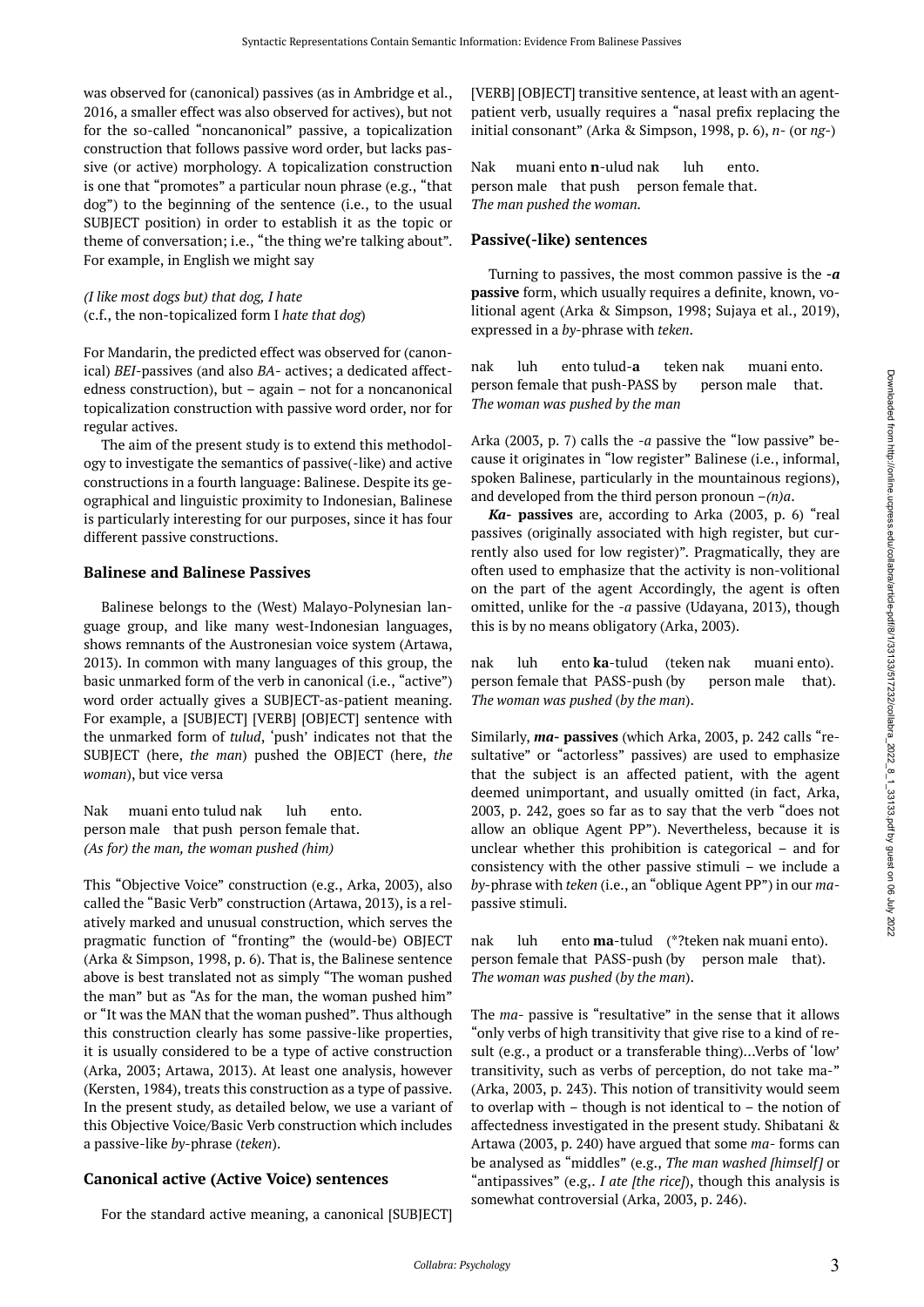<span id="page-3-0"></span>

|                                                | active            | <i>-a</i> passive                                                 | ka-passive                                        | ma-passive                                                        | <b>Basic passive</b>                                                                        |
|------------------------------------------------|-------------------|-------------------------------------------------------------------|---------------------------------------------------|-------------------------------------------------------------------|---------------------------------------------------------------------------------------------|
| Argument<br>order                              | Agent-<br>Patient | Patient-Agent                                                     | Patient-<br>Agent                                 | Patient-Agent                                                     | Patient-Agent                                                                               |
| Nasal prefix<br>replaces initial<br>consonant? | Yes               | <b>No</b>                                                         | <b>No</b>                                         | <b>No</b>                                                         | <b>No</b>                                                                                   |
| Passive<br>morphologically<br>marked           | <b>NA</b>         | <b>Yes</b>                                                        | Yes                                               | Yes                                                               | No                                                                                          |
| by-phrase with<br>AGENT?                       | <b>NA</b>         | Usually required,<br>definite, known,<br>volitional               | Often<br>(though not<br>obligatorily)<br>omitted  | Usually (possibly<br>obligatorily)<br>omitted                     | Obligatory                                                                                  |
| Register                                       | <b>Both</b>       | Low                                                               | Originally<br>high, now<br>both                   | <b>Both</b>                                                       | Low, informal                                                                               |
| Pragmatics                                     | Neutral           | Default passive<br>expressing both<br>PATIENT and<br><b>AGENT</b> | Non-<br>volitional on<br>the part of<br>the AGENT | Resultative for<br>the PATIENT:<br><b>AGENT</b> is<br>unimportant | Unclear? Arguably "pure"<br>topicalization with no<br>additional "passivizing"<br>function. |

The final construction that we include in this study is one that we term the **basic passive**. This follows the same PATIENT-VERB-AGENT order as the Objective Voice/ Basic Verb construction (Arka, 2003; Artawa, 2013) discussed above, but also includes a *by-*phrase (*teken*). That is, this construction follows the same word-order as *-a, ka-* and *ma-* passives, but lacks any kind of morphological marking (note the use of the basic form *tulud*, as opposed to the marked active form *nulud*):

nak luh ento tulud-ø teken nak muani ento. person female that push by person male that. *The woman was pushed by the man* 

We have been unable to find any reference to this construction in the literature; only to the Objective Voice/Basic Verb construction (i.e., the version that lacks *teken*, but is otherwise identical). However, the first author – a native speaker of Balinese – considers this basic passive (a term of our own invention) to be grammatically acceptable (an intuition more-or-less borne out by the findings of the present study). Thus, we decided to include this version – rather than the version without *teken* – for consistency with the other passive stimuli.

As the above sketch of passive(-like) constructions in Ba-linese makes clear (see [Table 1](#page-3-0) for summary), there is some debate in the linguistics literature regarding exactly which constructions constitute "real" passives. From a psycholinguistic perspective, however, the point is moot: The prediction of the *semantics-based* approach is simply that at least one of these passive(-like) constructions will show a semantic affectedness effect similar to that already observed for English, Indonesian and Mandarin; at least on the assumption that passive(-like) constructions show similar tendencies crosslinguistically.

# **The present study**

Thus the main aim of the present study is to test a prediction that follows from semantics-based approaches to the passive; specifically, that at least one of the -*a, ka-*, *ma*and basic passive constructions will show a semantic affectedness effect. On the assumption that the SVO active construction is also prototypically associated with affectedness – albeit to a lesser extent than passives – we would also expect the active construction to show an affectedness effect; albeit a smaller one than observed for passives. Otherwise, we make no specific predictions regarding which constructions will show larger or smaller affectedness effects, and take an exploratory approach to statistical analysis.

A complicating factor in the present study (as compared with English, Indonesian and Mandarin) is that since, for consistency, all passives include a *by-* (*teken-*) phrase, we will presumably see lower acceptability ratings for *ka-* and, in particular, *ma-* passives, which disfavour the expression of the agent to a lesser (*ka-*) and greater (*ma-*) degree respectively. Nevertheless, unless such sentences are deemed so ungrammatical as to yield floor effects – this overall lowered acceptability would not seem to preclude semantic affectedness effects for *ka-* and *ma-* passives.

#### **Method**

# **Participants**

Sample sizes of *N*=60 for the grammatical acceptability judgment task and *N*=20 (different participants) for the semantic rating task were chosen, based on the Indonesian and Mandarin studies of Aryawibawa & Ambridge (2018) and Liu & Ambridge (2021). All participants were native speakers of Balinese attending Udayana University in Bali, Indonesia. Although no formal language measures were taken, it can also be assumed that all participants had some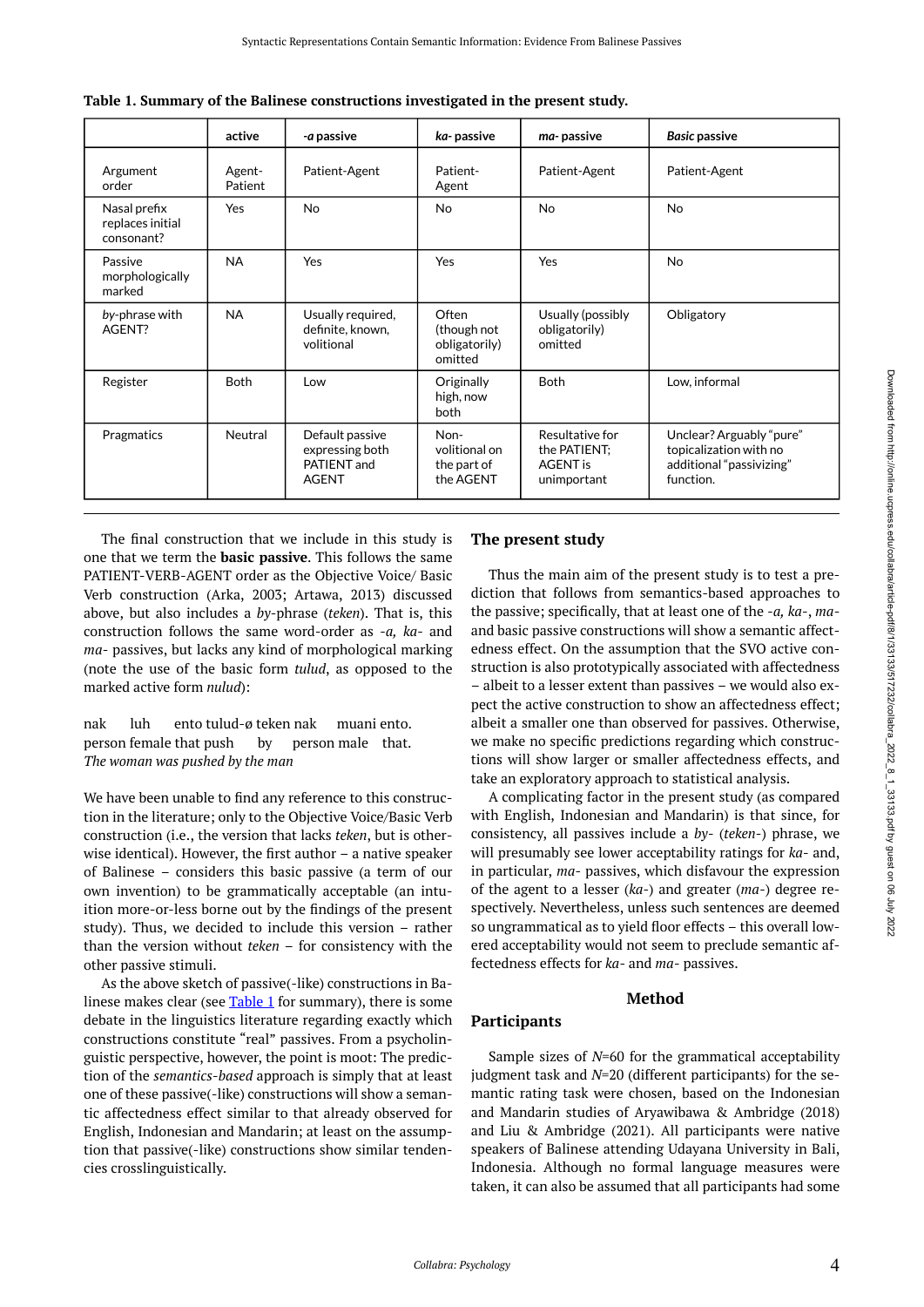exposure to Indonesian and English. Ethics approval was granted by the ethics committees of the University of Liverpool (Project Reference 5322) and Udayana University, and all participants gave informed written consent.

### **Grammatical acceptability judgment task**

The grammatical acceptability judgment task was con-ducted online using the [Gorilla.sc](http://gorilla.sc/) platform, and can be reviewed at <https://app.gorilla.sc/openmaterials/257204>. Forty-nine of the 72 verbs used across Ambridge et al. (2016), Aryawibawa & Ambridge (2018) and Liu & Ambridge (2021) were used, since many of the original 72 (e.g., *listen* and *hear*) translate into a single verb in Balinese (e.g., *dingeh*). Other verbs were dropped because they lack an equivalent single verb in Balinese (e.g., *dress* would be translated as *salukin penganggo*, 'put on clothes'). Each verb appeared in one active and four passive constructions (49x5=245 sentence types)

Active

Nak muani ento **n**-ulud nak luh ento. person male that push person woman that. *The man pushed the woman.* 

Passive (-a/ka-/ma/-ø) nak luh ento [tulud-a/ka-tulud/ma-tulud/tulud-ø] teken nak muani ento. person woman that [push-PASS] by person male that. *The woman was pushed by the man* 

An additional 245 sentence types were created by reversing the agent and patient roles (*The man/The woman*) for a total of 490 unique trials (see  $Table 2$  for details). Because this was deemed to be too many trials for a single participant, we created two counterbalance sets, containing (A) 250 trials (25 verbs x 5 sentence types x 2 agent/patient mappings) and (b) 240 trials (24 verbs x 5 sentence types x 2 agent/ patient mappings), with each participant completing only one. Sentences were also created for seven practice trials (for which typical ratings were provided): translations of those used in the English, Indonesian and Mandarin studies described above.

Sentences were audio recorded by a native speaker of Balinese (the first author) and presented in random order, along with accompanying videos (again, the same as used in previous studies). Participants provided their ratings using a 10-point Likert scale on the Gorilla platform.

#### **Semantic rating task**

Participants rated, by completing an Excel spreadsheet, each of 49 verbs for each of 10 semantic properties (again, the same used in previous studies), using a 9-point scale:

(a) A causes (or is responsible for) some effect/change involving B, (b) A enables or allows the change/event, (c) A is doing something to B, (d) A is responsible, (e) A makes physical contact with B, (f) B changes state or circumstances, (g) B is responsible [predicted to have a negative relationship with passivizability], (h) It would be possible for A to deliberately [VERB] B, (i) The event

affects B in some way, (j) The action adversely (negatively) affects B.

These were the same properties rated (in translation) in previous studies of English (Ambridge et al., 2016; Bidgood et al., 2020), Indonesian (Aryawibawa & Ambridge, 2018), and Mandarin Chinese (Liu & Ambridge, 2021), and ultimately derive from Pinker (1989). In order to ensure that passivizability did not affect participants' semantic ratings, passives were not mentioned in the task or study description. Instead, participants were asked to consider the verbs as used in the context A VERBs B. As in the previous studies outlined above, we used Principle Components Analysis (PCC; "principal" from the R package "psych"; Revelle, 2018) to combine the individual semantic feature ratings (means taken across the 20 participants) into a single measure of passive semantics.

Following the suggestion of an anonymous reviewer, we also considered creating two predictors based on questions that primarily target  $(1)$  the agent  $(a, b, c, d, e, h)$  and  $(2)$ the patient (f, g, i, j). However, a forced two-factor PCA did not yield a statistically significant fit to the data (*chi-square*   $=$  35.16  $p$ =0.11, n.s.), unlike the considerably better automatically-selected single-factor PCA (*chi-square* =129.2, *p*=1e-12). This demonstrates that all questions were effectively "asking the same thing", and that it would therefore be inappropriate to create two separate predictors, which would inevitably be very highly correlated with one another.

Finally, it is important to note that, unlike Ambridge et al. (2016), Aryawibawa & Ambridge (2018) and Liu & Ambridge (2021), we were not able to include as a control predictor the frequency of each verb in each construction, since no corpus of Balinese exists. However, we consider this to be only a minor limitation given that, in large part, the frequency of a particular verb in a particular construction is a consequence of its semantic computability with that construction: Almost by definition, speakers do not use verbs in constructions with which they are semantically incompatible.

#### **Results**

[Figure 1](#page-6-0) shows the mean ratings (on the 10-point scale) for each verb in each sentence construction, and the relationship between these ratings and the composite semantic affectedness predictor (in Standard Deviation units).

All analyses were conducted in the R environment (R Core Team, 2015). Because there remains a good deal of controversy regarding the relative merits of frequentist versus Bayesian analyses, we report both.

Frequentist mixed effects models built using the lme4 package (Bates et al., 2015) would not converge without a very simple random effects structure that included no random slopes. We therefore used the JuliaCall package (Li, 2019) to interface with the JuliaStats Mixed Models package (Bates et al., 2021). Bayesian models equivalent to the "winning" frequentist models (i.e., those with the lowest AIC value) were built using the brms package (Bürkner, 2017). Given the exploratory approach taken in the present study, we used a wide-flat prior (*M*=0, *SD*=10, with all predictors scaled and centred).

All models had fixed effects for the composite semantics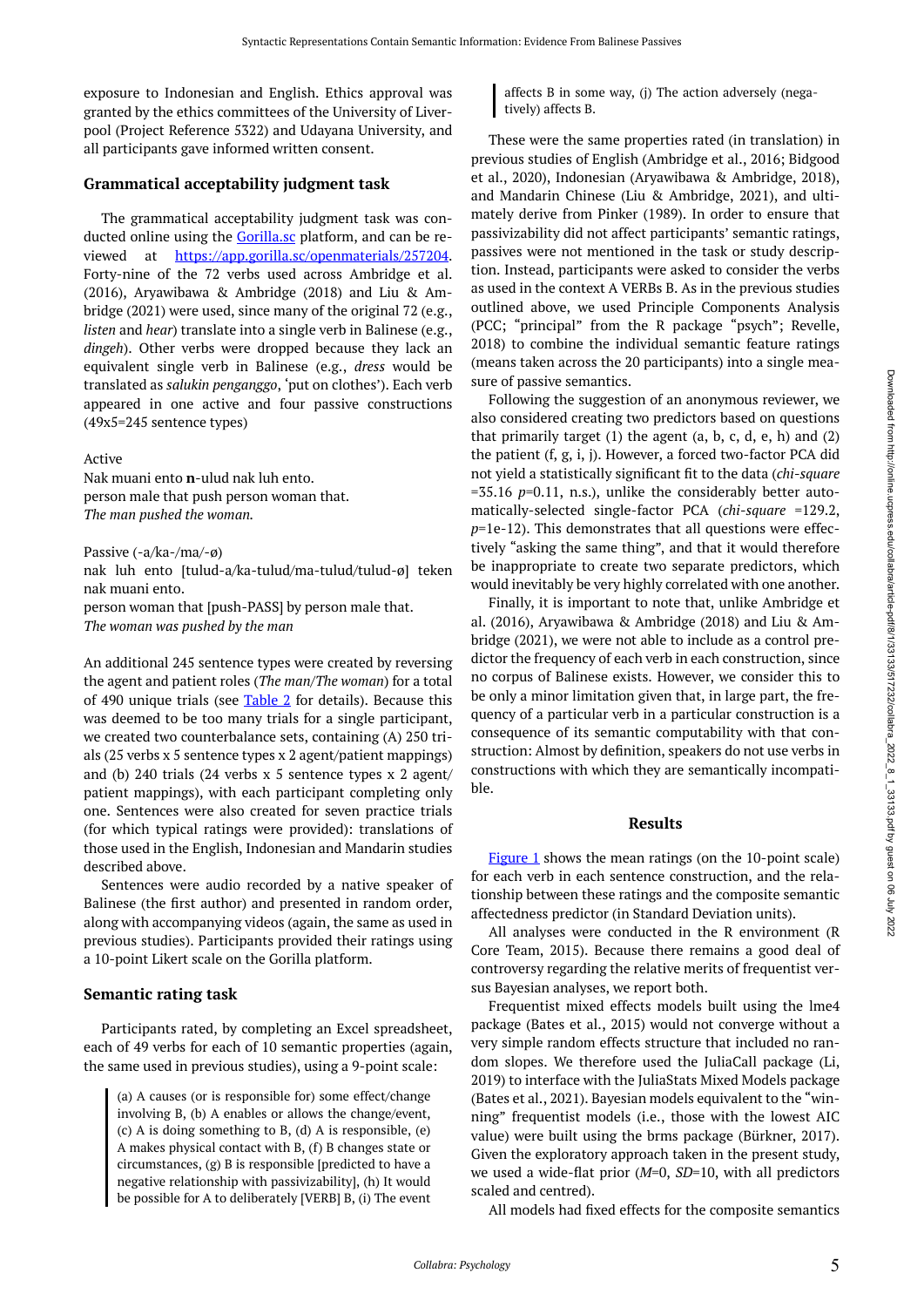<span id="page-5-0"></span>

| Table 2. Passive sentences used in the study. For brevity, (a) corresponding active forms are not shown and (b) |  |
|-----------------------------------------------------------------------------------------------------------------|--|
| only a single counterbalance condition is shown.                                                                |  |

| <b>Balinese (passive) sentence</b>                          | <b>English translation</b>          |  |  |
|-------------------------------------------------------------|-------------------------------------|--|--|
| nak muani ento (ka-/ma-) kelid (a-/ø) teken nak luh ento    | The man was avoided by the woman    |  |  |
| nak muani ento (ka-/ma-) cegut (a-/ø) teken nak luh ento    | The man was bitten by the woman     |  |  |
| nak muani ento (ka-/ma-) kauk (a-/ø) teken nak luh ento     | The man was called by the woman     |  |  |
| nak muani ento (ka-/ma-) tingting (a-/ø) teken nak luh ento | The man was carried by the woman    |  |  |
| nak muani ento (ka-/ma-) uber (a-/ø) teken nak luh ento     | The man was chased by the woman     |  |  |
| nak muani ento (ka-/ma-) getep (a-/ø) teken nak luh ento    | The man was cut by the woman        |  |  |
| nak muani ento (ka-/ma-) ulung (a-/ø) teken nak luh ento    | The man was dropped by the woman    |  |  |
| nak muani ento (ka-/ma-) daar (a-/ø) teken nak luh ento     | The man was eaten by the woman      |  |  |
| nak muani ento (ka-/ma-) tugtug (a-/ø) teken nak luh ento   | The man was followed by the woman   |  |  |
| nak muani ento (ka-/ma-) tulung (a-/ø) teken nak luh ento   | The man was helped by the woman     |  |  |
| nak muani ento (ka-/ma-) jagur (a-/ø) teken nak luh ento    | The man was hit by the woman        |  |  |
| nak muani ento (ka-/ma-) gisi (a-/ø) teken nak luh ento     | The man was held by the woman       |  |  |
| nak muani ento (ka-/ma-) gelut (a-/ø) teken nak luh ento    | The man was hugged by the woman     |  |  |
| nak muani ento (ka-/ma-) tanjung (a-/ø) teken nak luh ento  | The man was kicked by the woman     |  |  |
| nak muani ento (ka-/ma-) diman (a-/ø) teken nak luh ento    | The man was kissed by the woman     |  |  |
| nak muani ento (ka-/ma-) tujon (a-/ø) teken nak luh ento    | The man was led by the woman        |  |  |
| nak muani ento (ka-/ma-) tundik (a-/ø) teken nak luh ento   | The man was patted by the woman     |  |  |
| nak muani ento (ka-/ma-) kedeng (a-/ø) teken nak luh ento   | The man was pulled by the woman     |  |  |
| nak muani ento (ka-/ma-) tulud (a-/ø) teken nak luh ento    | The man was pushed by the woman     |  |  |
| nak muani ento (ka-/ma-) kocok (a-/ø) teken nak luh ento    | The man was shaken by the woman     |  |  |
| nak muani ento (ka-/ma-) teteh (a-/ø) teken nak luh ento    | The man was squashed by the woman   |  |  |
| nak muani ento (ka-/ma-) ajin (a-/ø) teken nak luh ento     | The man was taught by the woman     |  |  |
| nak muani ento (ka-/ma-) umbah (a-/ø) teken nak luh ento    | The man was washed by the woman     |  |  |
| nak muani ento (ka-/ma-) gugu (a-/ø) teken nak luh ento     | The man was believed by the woman   |  |  |
| nak muani ento (ka-/ma-) nyeh (a-/ø) teken nak luh ento     | The man was feared by the woman     |  |  |
| nak muani ento (ka-/ma-) engsap (a-/ø) teken nak luh ento   | The man was forgotten by the woman  |  |  |
| nak muani ento (ka-/ma-) dingeh (a-/ø) teken nak luh ento   | The man was heard by the woman      |  |  |
| nak muani ento (ka-/ma-) tawang (a-/ø) teken nak luh ento   | The man was known by the woman      |  |  |
| nak muani ento (ka-/ma-) demen (a-/ø) teken nak luh ento    | The man was liked by the woman      |  |  |
| nak muani ento (ka-/ma-) tingal (a-/ø) teken nak luh ento   | The man was looked by at the woman  |  |  |
| nak muani ento (ka-/ma-) tresna (a-/ø) teken nak luh ento   | The man was loved by the woman      |  |  |
| nak muani ento (ka-/ma-) kangen (a-/ø) teken nak luh ento   | The man was missed by the woman     |  |  |
| nak muani ento (ka-/ma-) inget (a-/ø) teken nak luh ento    | The man was remembered by the woman |  |  |
| nak muani ento (ka-/ma-) tepuk (a-/ø) teken nak luh ento    | The man was seen by the woman       |  |  |
| nak muani ento (ka-/ma-) adek (a-/ø) teken nak luh ento     | The man was smelt by the woman      |  |  |
| nak muani ento (ka-/ma-) sadin (a-/ø) teken nak luh ento    | The man was trusted by the woman    |  |  |
| nak muani ento (ka-/ma-) ngerti (a-/ø) teken nak luh ento   | The man was understood by the woman |  |  |
| nak muani ento (ka-/ma-) balin (a-/ø) teken nak luh ento    | The man was watched by the woman    |  |  |
| nak muani ento (ka-/ma-) gedeg (a-/ø) teken nak luh ento    | The man was angered by the woman    |  |  |
| nak muani ento (ka-/ma-) pedih (a-/ø) teken nak luh ento    | The man was annoyed by the woman    |  |  |
| nak muani ento (ka-/ma-) tenangin (a-/ø) teken nak luh ento | The man was calmed by the woman     |  |  |
| nak muani ento (ka-/ma-) seneb (a-/ø) teken nak luh ento    | The man was disgusted by the woman  |  |  |
| nak muani ento (ka-/ma-) ganggu (a-/ø) teken nak luh ento   | The man was distracted by the woman |  |  |
| nak muani ento (ka-/ma-) gugul (a-/ø) teken nak luh ento    | The man was disturbed by the woman  |  |  |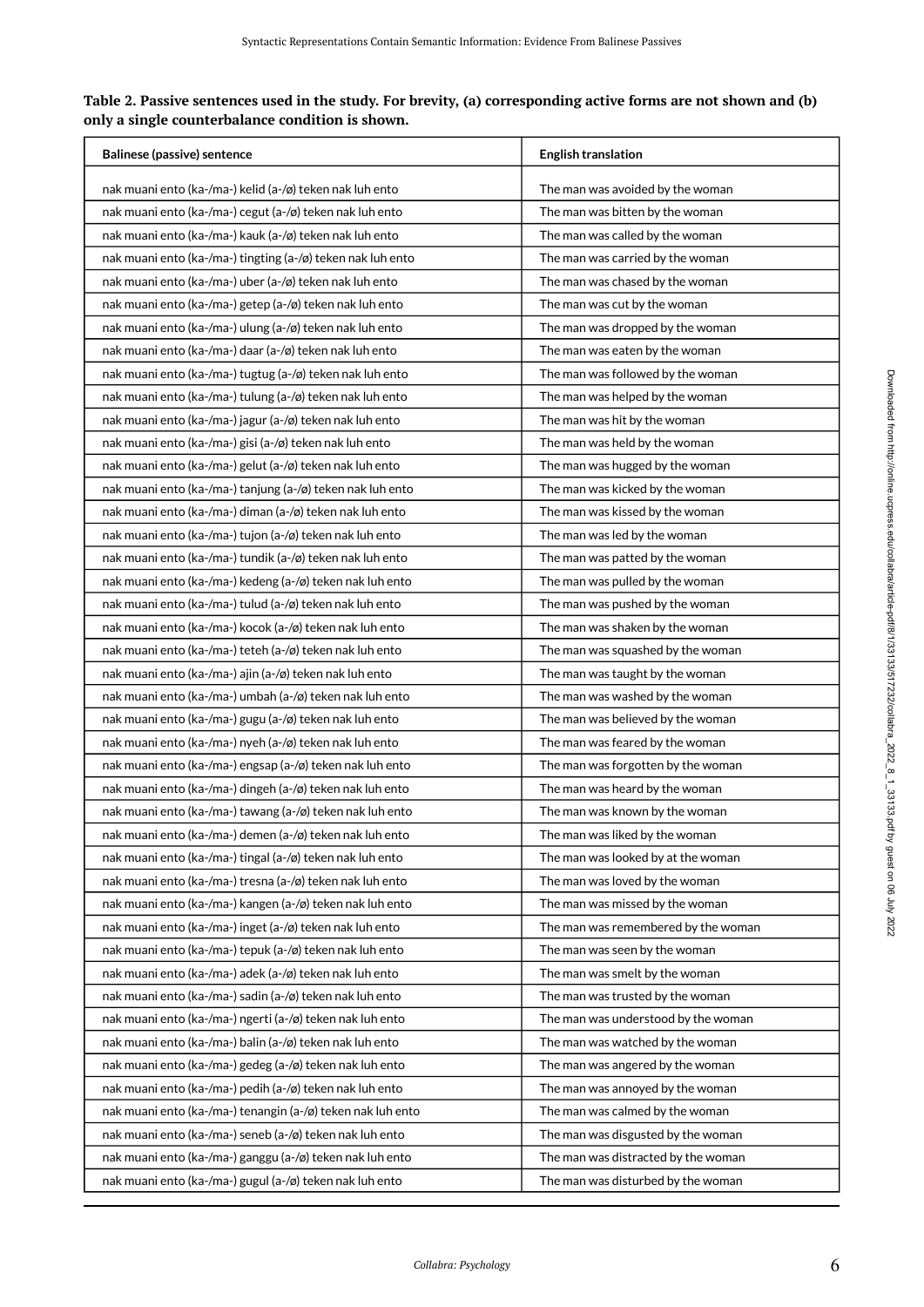| <b>Balinese (passive) sentence</b>                        | <b>English translation</b>         |
|-----------------------------------------------------------|------------------------------------|
| nak muani ento (ka-/ma-) kagum (a-/ø) teken nak luh ento  | The man was impressed by the woman |
| nak muani ento (ka-/ma-) sebet (a-/ø) teken nak luh ento  | The man was saddened by the woman  |
| nak muani ento (ka-/ma-) jerih (a-/ø) teken nak luh ento  | The man was scared by the woman    |
| nak muani ento (ka-/ma-) kesiab (a-/ø) teken nak luh ento | The man was surprised by the woman |
| nak muani ento (ka-/ma-) canden (a-/ø) teken nak luh ento | The man was teased by the woman    |

<span id="page-6-0"></span>

**Figure 1. Mean ratings (on the 10 point scale) for each verb in each sentence construction as a function of the composite semantic affectedness predictor (in SD units). Lines show smooth conditional means (method=lm)** 

predictor ("Semantics"), Sentence Type ("Type": Active, Passive a, Passive ka, Passive ma, Passive basic) and either (a) a slash  $\sqrt{ }$  operator or  $*$  for the interaction. That is, the first set of models include the term "Type/Semantics" which evaluates the effect of semantics at each level of Type (i.e., for each sentence type) separately. This tests the prediction set out above that "at least one of the -*a, ka-*, *ma*and basic passive constructions will show a semantic affectedness effect". The second set of models included the familiar interaction term "Type\*Semantics" which compares the effect of Semantics at each level of Type (Passive\_a, Passive ka, Passive ma, Passive basic) to the effect of Semantics at the default, reference level of Type (Active). This tests the prediction set out above that "we would also expect the active construction to show an affectedness effect; albeit a smaller one than observed for passives". Sentence Type was coded using treatment (dummy) coding with "Active" as the reference level.

In terms of random effects, all models had random intercepts for Verb and Participant. Starting with models with both by-verb and by-participant effects for the interaction of Semantics/Participant or Semantics\*Participant (explained below) we then simplified the models as follows

(shown only for the "/" models), choosing the model with the lowest AIC value (and likewise for the "\*" models).

Response ~ Type/Semantics +…

(1+Type/Semantics|Verb) + (1+Type/Semantics|Participant) **(1+Type+Semantics|Verb) + (1+Type/Semantics|Participant)** 

(1+Type/Semantics|Verb) + (1+Type+Semantics|Participant) (1+Type+Semantics|Verb) + (1+Type+Semantics|Participant)

(1+Semantics|Verb) + (1+Type+Semantics|Participant) (1+Type+Semantics|Verb) + (1+Type|Participant) (1+Semantics|Verb) + (1+Semantics|Participant)

(1+Type|Verb) + (1+Type+Semantics|Participant)

(1+Type+Semantics|Verb) + (1+Type|Participant)

 $(1+Type|Verb) + (1+Type|Participant)$ 

(1+Type|Verb) + (1|Participant)

(1+Semantics|Verb) + (1|Participant)

(1|Verb) + (1+Type|Participant)

(1|Verb) + (1+Semantics|Participant)

(1|Verb) + (1+Semantics|Participant))

For both the "/" and "\*" models, the second model shown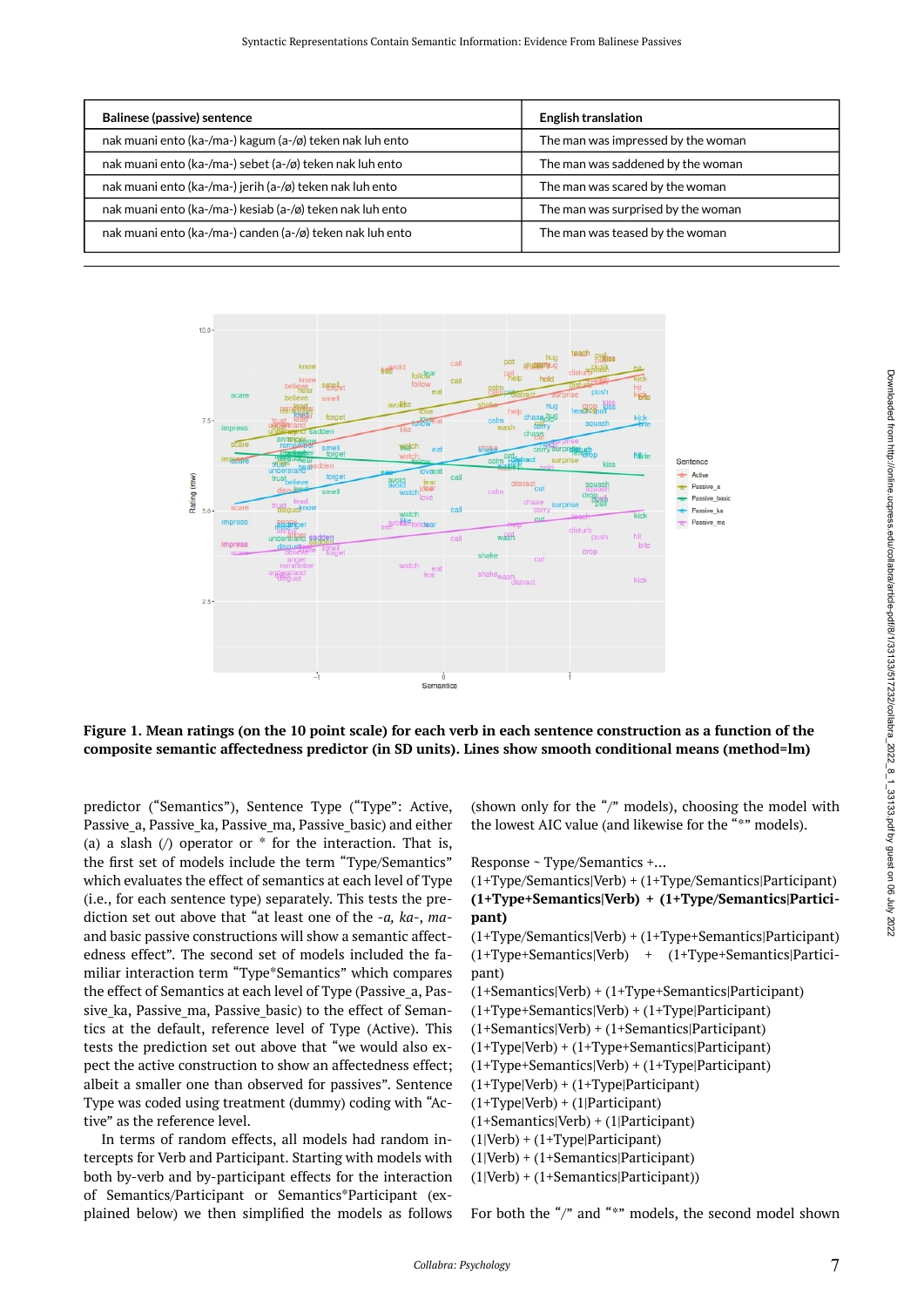|                                 | Coef.       | Std. Error | z        | Pr(>z)   |
|---------------------------------|-------------|------------|----------|----------|
| (Intercept)                     | 7.65991     | 0.244239   | 31.36    | $1e-99$  |
| Type: Passive_a                 | 0.333311    | 0.157282   | 2.12     | 0.0341   |
| Type: Passive_basic             | $-1.4027$   | 0.304155   | $-4.61$  | $<$ 1e-5 |
| Type: Passive ka                | $-1.28255$  | 0.250366   | $-5.21$  | $<$ 1e-6 |
| Type: Passive_ma                | $-3.22044$  | 0.293628   | $-10.97$ | $1e-27$  |
| Type: Active & Semantics        | 0.717873    | 0.177014   | 4.06     | $<$ 1e-4 |
| Type: Passive_a & Semantics     | 0.592678    | 0.192346   | 3.08     | 0.0021   |
| Type: Passive_basic & Semantics | $-0.162899$ | 0.163316   | $-1.00$  | 0.3185   |
| Type: Passive_ka & Semantics    | 0.723026    | 0.162659   | 4.45     | $<$ 1e-5 |
| Type: Passive_ma & Semantics    | 0.409904    | 0.153814   | 2.66     | 0.0077   |

<span id="page-7-0"></span>**Table 3. Frequentist mixed effects model for Balinese grammatical acceptability judgment data: Effect of Semantics (affectedness) at each level of (sentence) Type ("/" model)** 

<span id="page-7-1"></span>**Table 4. Frequentist mixed effects models for Balinese grammatical acceptability judgment data: Interaction of Semantics (affectedness) by (sentence) Type ("\*" model)** 

|                                 | Coef.       | Std. Error | z        | Pr(>z)   |
|---------------------------------|-------------|------------|----------|----------|
| (Intercept)                     | 7.65986     | 0.243857   | 31.41    | $1e-99$  |
| Type: Passive a                 | 0.332614    | 0.156772   | 2.12     | 0.0339   |
| Type: Passive basic             | $-1.40307$  | 0.30386    | $-4.62$  | $<$ 1e-5 |
| Type: Passive ka                | $-1.28274$  | 0.249807   | $-5.13$  | $<$ 1e-6 |
| Type: Passive_ma                | $-3.21997$  | 0.292928   | $-10.99$ | $1e-27$  |
| Type: Active & Semantics        | 0.71725     | 0.176724   | 4.06     | $<$ 1e-4 |
| Type: Passive_a & Semantics     | $-0.124587$ | 0.141606   | $-0.88$  | 0.3790   |
| Type: Passive_basic & Semantics | $-0.878953$ | 0.268729   | $-3.27$  | 0.0011   |
| Type: Passive_ka & Semantics    | 0.00571206  | 0.151104   | 0.04     | 0.9698   |
| Type: Passive ma & Semantics    | $-0.306771$ | 0.212352   | $-1.44$  | 0.1486   |

(in bold) had the lowest AIC value, and was therefore selected for reporting. All models can be found in Appendix 1 (frequentist) and Appendix 2 (Bayesian).

# **Frequentist models**

[Table 3](#page-7-0) shows the frequentist model that evaluates the effect of semantic affectedness at each level of sentence type. As suggested by inspection of [Figure 1,](#page-6-0) the -*a, ka-* and *ma-* passives all showed effects of semantic affectedness in the predicted direction at  $p$ <0.01 or better, as did the active construction. The basic passive, however, did not show any significant effect of semantics (and was not even in the predicted direction).

[Table 4](#page-7-1) shows the frequentist model that compares the effect of semantics for each passive construction to the effect of semantics for the active construction (the reference level). The only comparison that reached significance was between the active and the basic passive, which – as we have already seen – was not in the predicted direction. Thus, we do not have any evidence for the prediction set out above that the effect of semantic affectedness will be

smaller for actives than for passives (nor, indeed, for the alternative possibility that it is greater).

Incidentally, the positive main effect for *a-* passives and the negative mean effect for *ka-, basic* and *ma-* passives indicates that, irrespective of verb semantics, *a-* passives were rated as significantly more acceptable than actives (probably due to the patient-focussed nature of the events), while *ka-, basic* and – in particular – *ma-* passives were rated as significantly less acceptable than actives (compare the heights of the lines in **Figure 1**). Presumably this latter finding is due to the fact that, as noted in the Introduction, full passives (with a *by-/teken*- phrase) favour *-a* passives, with the other types dispreferred.

Before moving on to the Bayesian analyses, we used the performance package (Lüdecke et al., 2021) to test modelling assumptions (check\_model function). This latter step is particularly important, given that we fit a linear model to Likert-scale data which is technically not continuous linear interval-scale data.

Tests of the model's assumptions are shown in [Figure 2.](#page-8-0) Inspection of [Figure 2](#page-8-0) reveals that all assumptions are met, with the only slight deviation regarding homogeneity of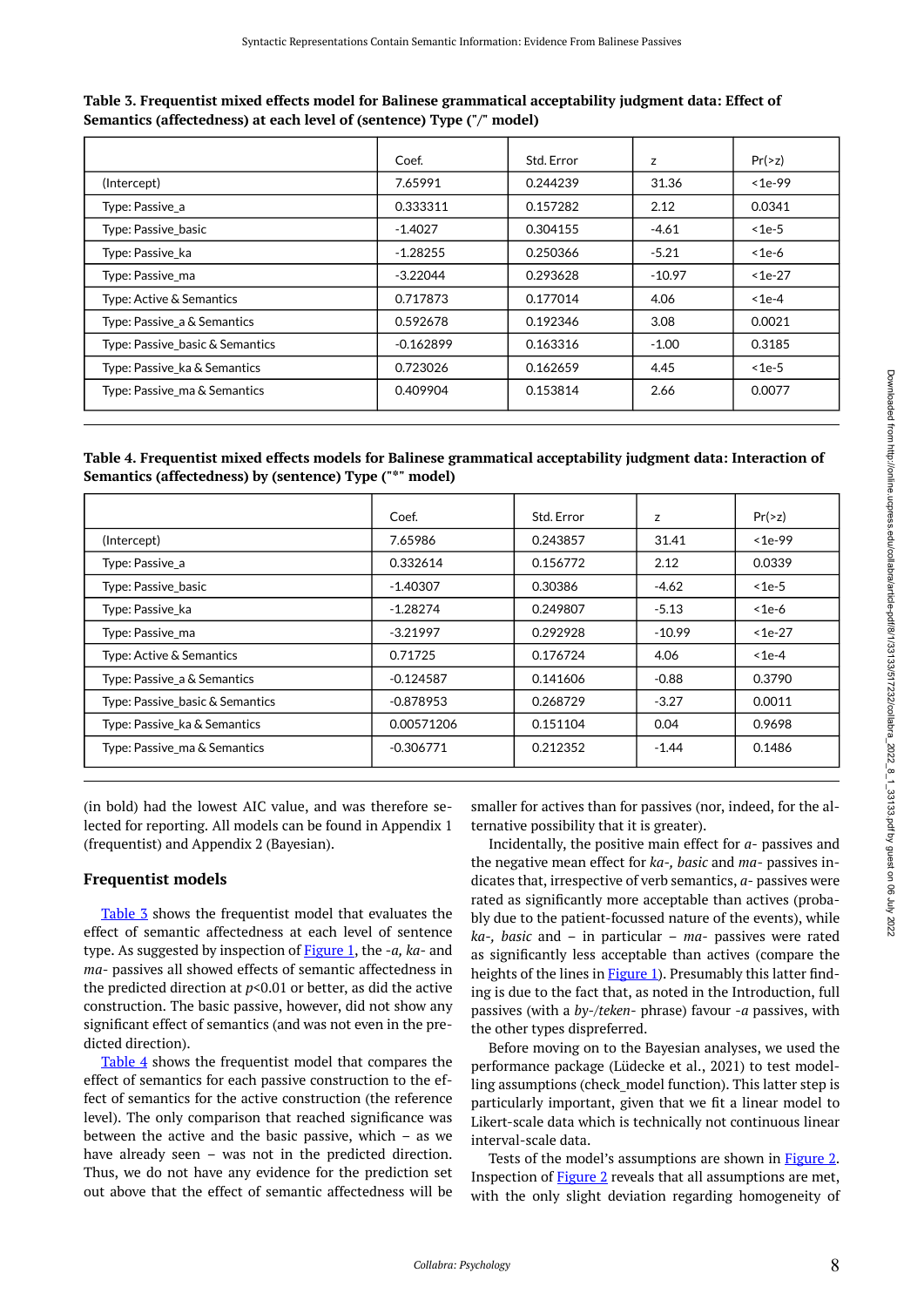<span id="page-8-0"></span>

**Figure 2. Tests of model assumptions.**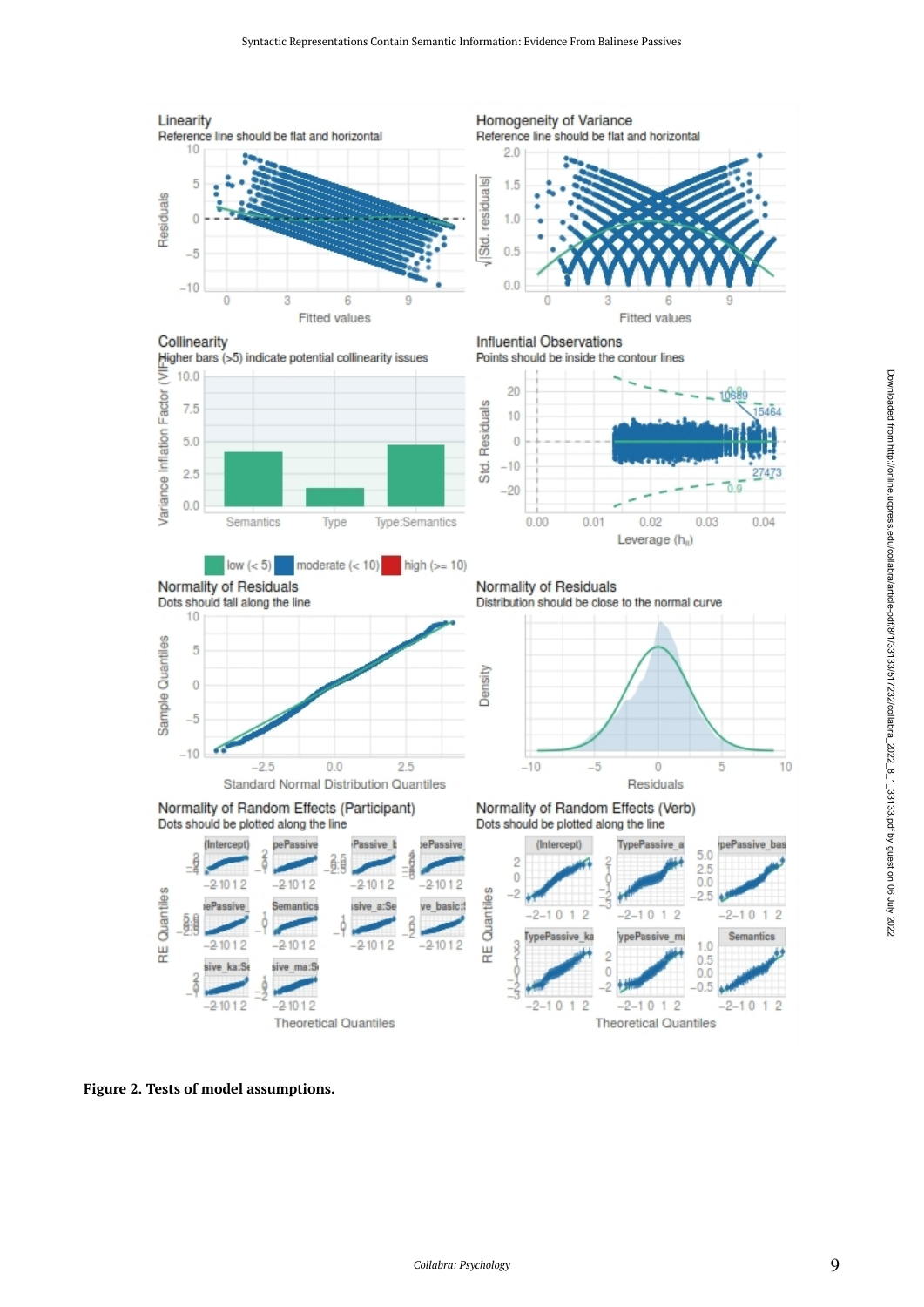<span id="page-9-0"></span>

| Table 5. Bayesian mixed effects model for Balinese grammatical acceptability judgment data: Effect of Semantics |
|-----------------------------------------------------------------------------------------------------------------|
| (affectedness) at each level of (sentence) ype ("/" model)                                                      |

| Covariate                   | Estimate | Est. Error | 1-95% CI          | u-95% CI | $B \leq 0$ | Pmcmc    |
|-----------------------------|----------|------------|-------------------|----------|------------|----------|
| Intercept                   | 7.62     | 0.24       | 7.15              | 8.09     | 1.00       | $\Omega$ |
| TypePassive a               | 0.32     | 0.16       | 0.00 <sub>1</sub> | 0.64     | 0.97       | 0.03     |
| <b>TypePassive basic</b>    | $-1.34$  | 0.30       | $-1.92$           | $-0.75$  | 1.00       | $\Omega$ |
| TypePassive ka              | $-1.26$  | 0.26       | $-1.76$           | $-0.76$  | 1.00       | $\Omega$ |
| TypePassive ma              | $-3.19$  | 0.29       | $-3.76$           | $-2.61$  | 1.00       | $\Omega$ |
| TypeActive:Semantics        | 0.74     | 0.18       | 0.38              | 1.10     | 1.00       | $\Omega$ |
| TypePassive a:Semantics     | 0.62     | 0.17       | 0.28              | 0.95     | 1.00       | $\Omega$ |
| TypePassive_basic:Semantics | $-0.20$  | 0.19       | $-0.57$           | 0.17     | 0.85       | 0.15     |
| TypePassive ka:Semantics    | 0.71     | 0.17       | 0.36              | 1.08     | 1.00       | $\Omega$ |
| TypePassive ma:Semantics    | 0.39     | 0.18       | 0.04              | 0.74     | 0.98       | 0.02     |

<span id="page-9-1"></span>**Table 6. Bayesian mixed effects models for Balinese grammatical acceptability judgment data: Interaction of Semantics (affectedness) by (sentence) Type ("\*" model)** 

| Covariate                   | Estimate | Est. Error | 1-95% CI | u-95% CI | $B \leqslant$ > 0 | <b>Pmcmc</b> |
|-----------------------------|----------|------------|----------|----------|-------------------|--------------|
| Intercept                   | 7.62     | 0.24       | 7.15     | 8.09     | 1.00              | $\Omega$     |
| TypePassive a               | 0.32     | 0.16       | 0.00     | 0.64     | 0.97              | 0.03         |
| TypePassive basic           | $-1.34$  | 0.29       | $-1.91$  | $-0.76$  | 1.00              | 0            |
| TypePassive ka              | $-1.27$  | 0.26       | $-1.77$  | $-0.76$  | 1.00              | $\Omega$     |
| TypePassive_ma              | $-3.19$  | 0.29       | $-3.76$  | $-2.61$  | 1.00              | $\Omega$     |
| TypeActive:Semantics        | 0.74     | 0.38       | 1.10     | 1.00     | $\Omega$          | $\Omega$     |
| TypePassive a:Semantics     | $-0.12$  | 0.16       | $-0.43$  | 0.18     | 0.78              | 0.22         |
| TypePassive basic:Semantics | $-0.93$  | 0.26       | $-1.44$  | $-0.42$  | 1.00              | $\Omega$     |
| TypePassive_ka:Semantics    | $-0.03$  | 0.17       | $-0.37$  | 0.32     | 0.56              | 0.44         |
| TypePassive ma:Semantics    | $-0.35$  | 0.20       | $-0.75$  | 0.05     | 0.96              | 0.04         |

variance: The line is broadly-speaking horizontal, but bends down at the end, revealing that the model is most accurate for ratings at the top end of the scale.

# **Bayesian models**

The equivalent Bayesian models are shown in [Table 5](#page-9-0) ("/" model which estimates the effect of semantics for each sentence type) and [Table 6](#page-9-1) ("\*" model which compares the effect of semantics for each passive construction to the effect of semantics for the active construction). Detailed models can be found in Appendix 2.

In both cases, the estimates and standard errors are all but identical for the frequentist and Bayesian models. The question of which effects are "statistically significant" is moot from a Bayesian perspective. For purely comparative purposes, however, we used the Lazerhawk package [\(https://github.com/m-clark/lazerhawk](https://github.com/m-clark/lazerhawk)) to calculate a Bayesian equivalent to *p* values (column Pmcmc), defined as the proportion of posterior samples < 0 (for positive effects) or > 0 (for negative effects). Adopting the frequentist cut-off of <0.05, the Bayesian analysis yields the same pattern of "significant" and "nonsignificant" effects as the frequentist analysis (indeed, in many cases, the Bayesian *Pmcmc* values are similar to the frequentist *p* values). The same pattern holds if we define the Bayesian equivalent to "significance" as a 95% credible interval that does not cross zero.

# **Summary**

In summary, the fitted statistical model met the necessary modelling assumptions reasonably well, and demonstrated that, as predicted, significant effects of the semantic predictor were observed in the expected (positive) direction for -*a, ka-* and *ma-* passives, but not non-canonical (basic) passives. Somewhat unexpectedly, a significant effect of a similar magnitude was also observed for actives, indicating that this construction too is prototypically associated with the semantic property of affectedness in Balinese.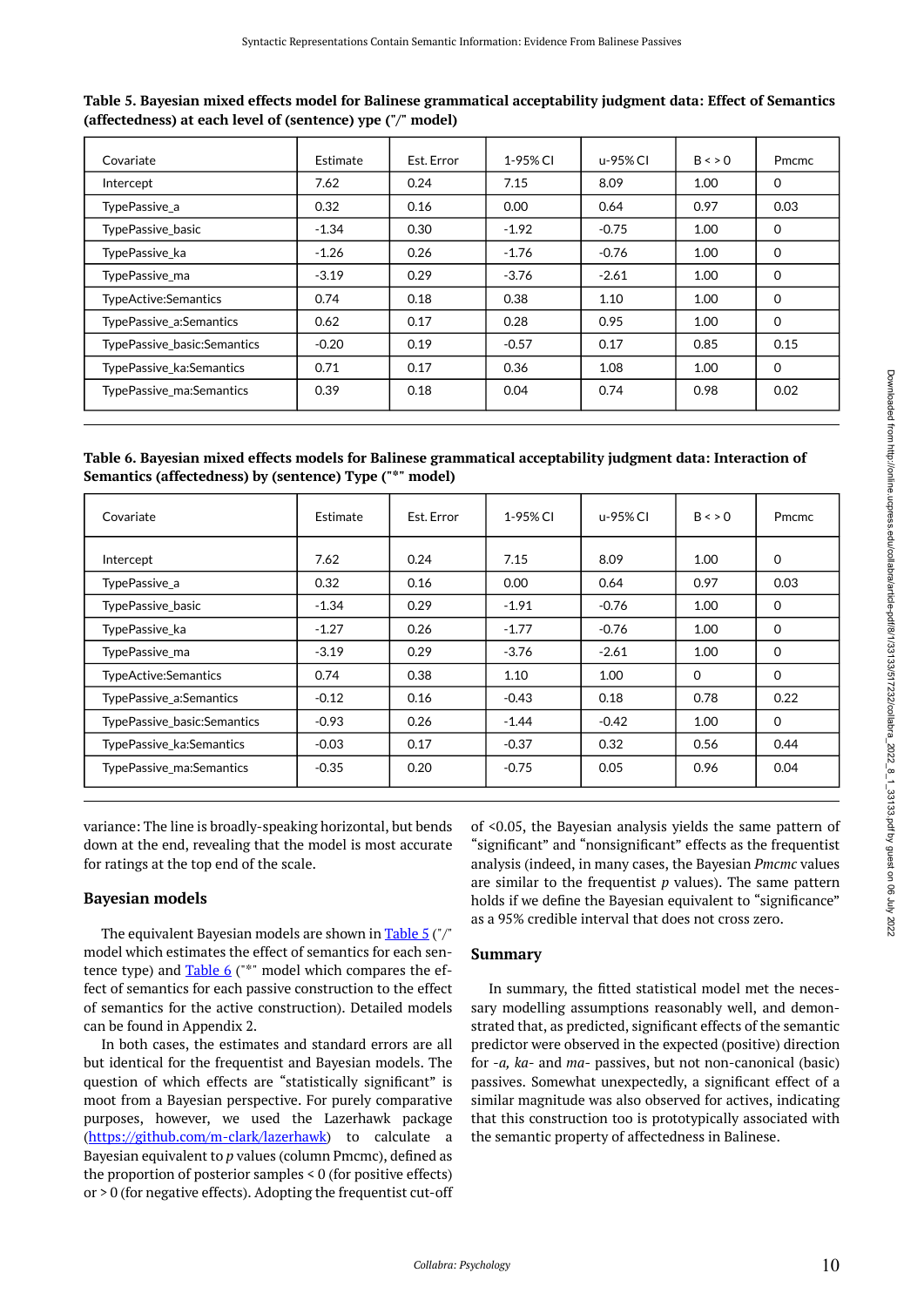#### **Discussion**

A long-standing question in cognitive science is the nature of speakers' utterance-level syntactic representations. Under traditional "pure syntax" approaches (e.g., Chomsky, 1993) these representations contain syntactic category information, but not semantic information. Under "semantics-based" approaches (e.g., Goldberg, 1995) both form and functional-semantic information are represented. Support for pure-syntax approaches comes from previous studies of passive priming (e.g., Branigan & Pickering, 2017; Messenger et al., 2012) which found robust priming effects that did not differ as a function of verb semantics (or did so to only a very minor degree; Darmasetiyawan et al., 2022). Support for semantics-based approaches comes from previous studies that have found greater passive production for verbs with a higher degree of semantic affectedness in English (Ambridge et al., 2016; Bidgood et al., 2020), Indonesian (Aryawibawa & Ambridge, 2018), and Mandarin Chinese (Liu & Ambridge, 2021).

The aim of the present study was to test for similar effects of semantic affectedness in Balinese. In a departure from previous studies of this type, verbs were rated in four different passive constructions, as well as the canonical active construction. As predicted by the semantics-based account, semantic effects were observed for three types of passives (*ka-*, *ma-*, and *-a*), as well as the active construction, but not for the Objective Voice/Basic Verb construction (Arka, 2003; Artawa, 2013) – what we term the *Basic Passive*  – which follows passive word order, but lacks morphological marking.

In addition to providing crosslinguistic support for semantics-based approaches to the passive more generally (with effects observed for English, Mandarin, Indonesian and now Balinese), the present findings shed light on two language-internal questions discussed in the linguistics literature regarding the status of the Balinese passive constructions. First, the finding that Objective Voice/Basic Verb sentences showed, if anything, a negative correlation with affectedness provides support for the view that this construction is not a bona-fide passive construction (Arka, 2003; Artawa, 2013), given that all the other passives do display such an effect.

Second, given that the scenes depicted in the animations were mostly volitional (having humans in both roles), the pattern of ratings (*-a* > *ka- & Basic* > *ma-*) provides support for the view (e.g., Udayana, 2013) that -*a* passives are mainly used for volitional actions, *ka*- for non-volitional actions, and *ma-* passives in contexts when the agent is deemed unimportant, and is almost always omitted (hence the sense of ungrammaticality when, as in our test sentences, it is present). Note that although we did not specifically test for this pattern statistically it is clearly present in the data, given (see [Table 3](#page-7-0)) that (a) *-a* passives are rated as significantly *more* acceptable than actives (the reference category) (*M*=0.33, *SE*=0.15, *p*=0.03), (b) *ka-* and *Basic* passives are rated as significantly *less* acceptable than actives (*M*= -1.28, *SE*=0.25, p=<1e-6; *M=* - 1.40, *SE*=0.30, *p*=<1e-5) and (c) *ma-* passives are also rated as significantly less acceptable than actives, but with a considerably larger effect size (*M*= -3.21, *SE*=0.29, *p*=<1e-27) than for *ka-* or Basic passives.

In conclusion, setting aside these language-internal debates, the present study has provided further support for semantics-based accounts of the passive crosslinguistically and – by extension – for semantics-based accounts of syntactic knowledge more generally. Future research should seek to reconcile the apparent discrepancy between studies of the present type which typically observe semantic effects (e.g., Ambridge et al., 2016; Aryawibawa & Ambridge, 2018; Bidgood et al., 2020; Liu & Ambridge, 2021) and syntactic priming studies which typically do not (e.g., Darmasetiyawan et al., 2022; Messenger et al., 2012). Assuming both types of findings stand up to further experimental scrutiny, any successful account of the nature of speakers' syntactic representations will have to explain both semantics-free and semantics-based syntactic knowledge.

#### **Contributions**

Sena Darmasetiyawan (SD), Ben Ambridge (BA) Contributed to conception and design: SD, BA Contributed to acquisition of data: SD Contributed to analysis and interpretation of data: BA Drafted and/or revised the article: SD, BA Approved the submitted version for publication: SD, BA

#### **Competing Interest**

The authors declare that they have no known competing financial interests or personal relationships that could have appeared to influence the work reported in this paper.

#### **Acknowledgements**

I Made Sena Darmasetiyawan would like to express his gratitude to the Indonesian Endowment Fund for Education (LPDP) Scholarship for funding this research under Beasiswa Unggulan Dosen Indonesia-Luar Negeri (BUDI-LN) number S-349/LPDP.3/2019.

Ben Ambridge is Professor in the International Centre for Language and Communicative Development (LuCiD) at The University of Liverpool. The support of the Economic and Social Research Council [ES/L008955/1] is gratefully acknowledged. This project has received funding from the European Research Council (ERC) under the European Union's research and innovation programme (grant agreement no 681296: CLASS).

This work was undertaken on Barkla, part of the High Performance Computing facilities at the University of Liverpool, UK.

### **Funding**

This project has received funding from the European Research Council (ERC) under the European Union's Horizon 2020 research and innovation programme (Grant Agreement No. 681296: CLASS). Ben Ambridge is a Professor in the International Centre for Language and Communicative Development (LuCiD) at The University of Liverpool. The support of the Economic and Social Research Council [ES/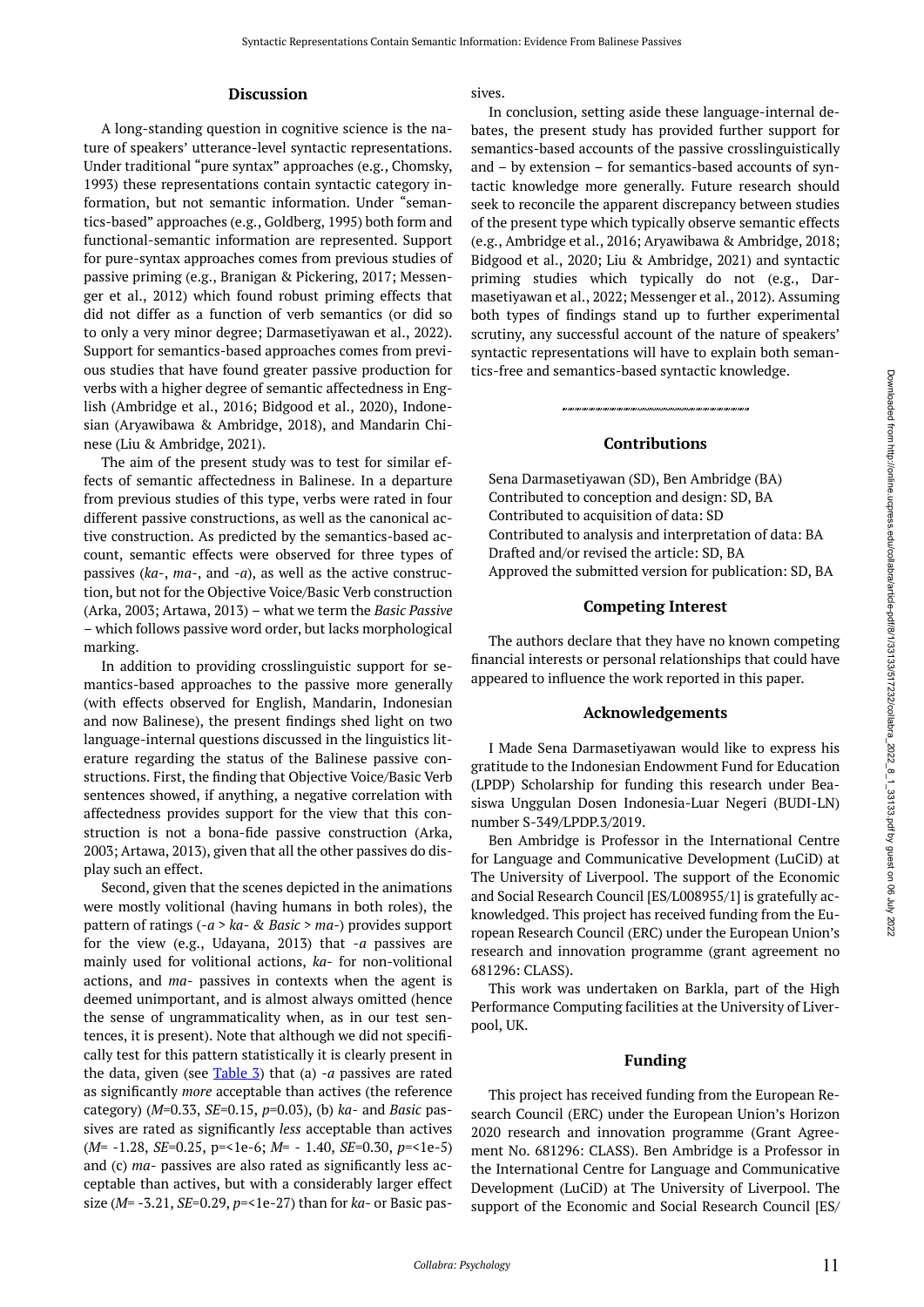L008955/1] is gratefully acknowledged.

I Made Sena Darmasetiyawan was funded by the Indonesian Endowment Fund for Education (LPDP) Scholarship under Beasiswa Unggulan Dosen Indonesia-Luar Negeri (BUDI-LN) number S-349/LPDP.3/2019.

#### **Data availability statement**

All data and analysis code can be downloaded from: [https://osf.io/k265j/.](https://osf.io/k265j/) DOI: DOI 10.17605/OSF.IO/K265J.

Stimuli and materials can be accessed at: [https://app.go](https://app.gorilla.sc/openmaterials/257204)[rilla.sc/openmaterials/257204](https://app.gorilla.sc/openmaterials/257204) 

Submitted: September 09, 2021 PST, Accepted: February 23, 2022 PST



This is an open-access article distributed under the terms of the Creative Commons Attribution 4.0 International License (CCBY-4.0). View this license's legal deed at http://creativecommons.org/licenses/by/4.0 and legal code at http://creativecommons.org/licenses/by/4.0/legalcode for more information.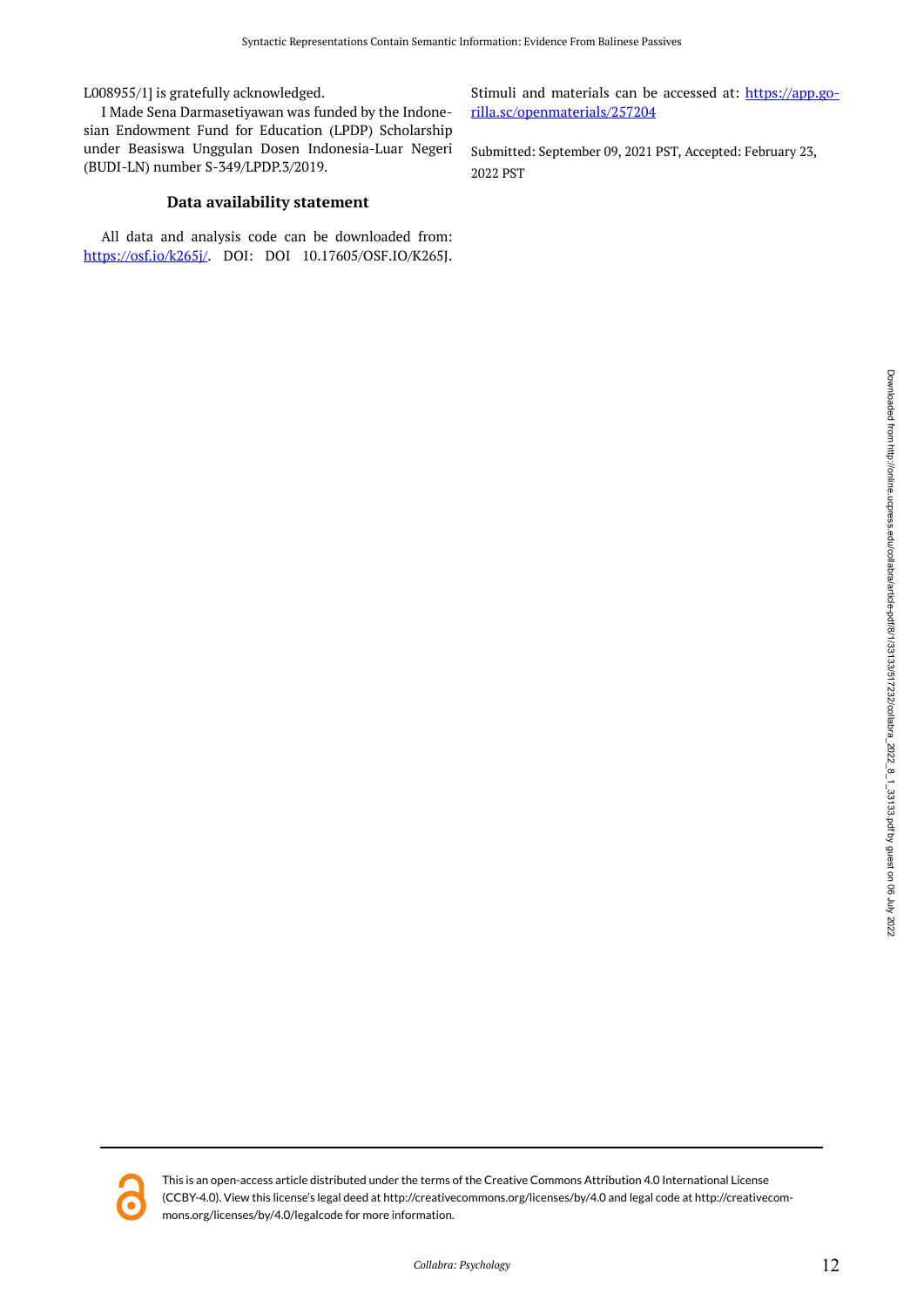# **References**

- Adger, D. (2017). The limitations of structural priming are not the limits of linguistic theory. *Behavioral and Brain Sciences*, *40*, 283. [https://doi.org/10.1017/s0140](https://doi.org/10.1017/s0140525x17000310) [525x17000310](https://doi.org/10.1017/s0140525x17000310)
- Ambridge, B., Bidgood, A., Pine, J. M., Rowland, C. F., & Freudenthal, D. (2016). Is passive syntax semantically constrained? Evidence from adult grammaticality judgment and comprehension studies. *Cognitive Science*, *40*(6), 1435–1459. [https://doi.org/10.1111/co](https://doi.org/10.1111/cogs.12277) [gs.12277](https://doi.org/10.1111/cogs.12277)
- Ambridge, B., Bidgood, A., & Thomas, K. (2021). Disentangling syntactic, semantic and pragmatic impairments in ASD: Elicited production of passives. *Journal of Child Language*, *48*(1), 184–201. [https://do](https://doi.org/10.1017/s0305000920000215) [i.org/10.1017/s0305000920000215](https://doi.org/10.1017/s0305000920000215)
- Arka, I. W. (2003). *Balinese Morphosyntax: A Lexical-Functional Approach*. Pacific Linguistics.
- Arka, I. W., & Simpson, J. (1998). Control and Complex Arguments in Balinese. *Proceedings of the LFG98 Conference*.
- Artawa, K. (2013). *The Basic Verb Construction in Balinese*. Udayana University.
- Aryawibawa, I. N., & Ambridge, B. (2018). Is syntax semantically constrained? Evidence from a grammaticality judgment study of Indonesian. *Cognitive Science*, *42*(8), 3135–3148. [https://doi.org/1](https://doi.org/10.1111/cogs.12697) [0.1111/cogs.12697](https://doi.org/10.1111/cogs.12697)
- Bates, D., Alday, P., Kleinschmidt, D., Calderòn, J. B. S., Noack, A., Kelman, T., Bouchet-Valat, M., Gagnon, Y. L., Babayan, S., Mogensen, P. K., Piibeleht, M., Hatherly, M., Saba, E., & Baldassari, A. (2021). *JuliaStats/MixedModels.jl: v3.5.0*. [https://doi.org/10.52](https://doi.org/10.5281/zenodo.3727845) [81/zenodo.3727845](https://doi.org/10.5281/zenodo.3727845)
- Bates, D., Mächler, M., Bolker, B., & Walker, S. (2015). Fitting Linear Mixed-Effects Models Usinglme4. *Journal of Statistical Software*, *67*(1), 1–48. [https://do](https://doi.org/10.18637/jss.v067.i01) [i.org/10.18637/jss.v067.i01](https://doi.org/10.18637/jss.v067.i01)
- Bidgood, A., Pine, J. M., Rowland, C. F., & Ambridge, B. (2020). Syntactic representations are both abstract and semantically constrained: Evidence From children's and adults' comprehension and production/priming of the english passive. *Cognitive Science*, *44*(9).<https://doi.org/10.1111/cogs.12892>
- Bock, J. K. (1986). Syntactic persistence in language production. *Cognitive Psychology*, *18*(3), 355–387. [http](https://doi.org/10.1016/0010-0285(86)90004-6) [s://doi.org/10.1016/0010-0285\(86\)90004-6](https://doi.org/10.1016/0010-0285(86)90004-6)
- Branigan, H. P., & Pickering, M. J. (2017). An experimental approach to linguistic representation. *Behavioral and Brain Sciences*, *40*, 282. [https://doi.org/](https://doi.org/10.1017/s0140525x16002028) [10.1017/s0140525x16002028](https://doi.org/10.1017/s0140525x16002028)
- Bürkner, P.-C. (2017). brms: An R package for Bayesian Multilevel Models using Stan. *Journal of Statistical Software*, *80*(1), 1–28. [https://doi.org/10.18637/jss.v08](https://doi.org/10.18637/jss.v080.i01) [0.i01](https://doi.org/10.18637/jss.v080.i01)
- Chomsky, N. (1993). A minimalist program for linguistic theory. In K. Hale & S. J. Keyser (Eds.), *The View from Building 20* (pp. 1–52). MIT Press.
- Culicover, P. W., & Jackendoff, R. (2005). *Simpler Syntax*. Oxford University Press USA. [https://doi.org/10.1093/](https://doi.org/10.1093/acprof:oso/9780199271092.001.0001) [acprof:oso/9780199271092.001.0001](https://doi.org/10.1093/acprof:oso/9780199271092.001.0001)
- Darmasetiyawan, I. M. S., Messenger, K., & Ambridge, B. (2022). Is Passive Priming Really Impervious to Verb Semantics? A High-Powered Replication of Messenger et al. (2012). *Collabra: Psychology*, *8*(1).
- Goldberg, A. E. (1995). *Constructions: A Construction Grammar Approach to Argument Structure*. University of Chicago Press.
- Goldberg, A. E. (2006). *Constructions at work: The nature of generalization in language*. Oxford University Press.
- Kersten, J. (1984). *Bahasa Bali*. The University of Michigan.
- Langacker, R. (2008). *Cognitive grammar: A basic Introduction*. Oxford University Press. [https://doi.org/](https://doi.org/10.1093/acprof:oso/9780195331967.001.0001) [10.1093/acprof:oso/9780195331967.001.0001](https://doi.org/10.1093/acprof:oso/9780195331967.001.0001)
- Li, C. (2019). JuliaCall: An R package for seamless integration between R and Julia. *Journal of Open Source Software*, *4*(35), 1284. [https://doi.org/10.21105/](https://doi.org/10.21105/joss.01284) [joss.01284](https://doi.org/10.21105/joss.01284)
- Liu, L., & Ambridge, B. (2021). Balancing informationstructure and semantic constraints on construction choice: Building a computational model of passive and passive-like constructions in Mandarin Chinese. *Cognitive Linguistics*, *32*(3), 349–388. [https://doi.org/1](https://doi.org/10.1515/cog-2019-0100) [0.1515/cog-2019-0100](https://doi.org/10.1515/cog-2019-0100)
- Lüdecke, D., Ben-Shachar, M. S., Patil, I., Waggoner, P., & Makowski, D. (2021). performance: An R package for assessment, comparison and testing of statistical models. *Journal of Open Source Software*, *6*(60), 3139. <https://doi.org/10.21105/joss.03139>
- Mahowald, K., James, A., Futrell, R., & Gibson, E. (2016). A meta-analysis of syntactic priming in language production. *Journal of Memory and Language*, *91*, 5–27. [https://doi.org/10.1016/j.jml.201](https://doi.org/10.1016/j.jml.2016.03.009) [6.03.009](https://doi.org/10.1016/j.jml.2016.03.009)
- Marcus, G. (2018, December 6). Why Robot brains need symbols: We'll need both deep learning and symbol manipulation to build AI. *Nautlius*. [https://nautil.us/i](https://nautil.us/issue/67/reboot/why-robot-brains-need-symbols) [ssue/67/reboot/why-robot-brains-need-symbols](https://nautil.us/issue/67/reboot/why-robot-brains-need-symbols)
- Messenger, K., Branigan, H. P., McLean, J. F., & Sorace, A. (2012). Is young children's passive syntax semantically constrained? Evidence from syntactic priming. *Journal of Memory and Language*, *66*(4), 568–587.<https://doi.org/10.1016/j.jml.2012.03.008>
- Newmeyer, F. J. (2003). Grammar is grammar and usage is usage. *Language*, *79*(4), 682–707. [https://doi.org/1](https://doi.org/10.1353/lan.2003.0260) [0.1353/lan.2003.0260](https://doi.org/10.1353/lan.2003.0260)
- Pinker, S. (1989). *Learnability and cognition: The acquisition of argument structure*. The MIT Press.
- Pinker, S., Lebeaux, D. S., & Frost, L. A. (1987). Productivity and constraints in the acquisition of the passive. *Cognition*, *26*(3), 195–267. [https://doi.org/1](https://doi.org/10.1016/s0010-0277(87)80001-x) [0.1016/s0010-0277\(87\)80001-x](https://doi.org/10.1016/s0010-0277(87)80001-x)
- Pollard, C., & Sag, I. A. (1994). *Head-Driven phrase structure grammar*. University of Chicago Press.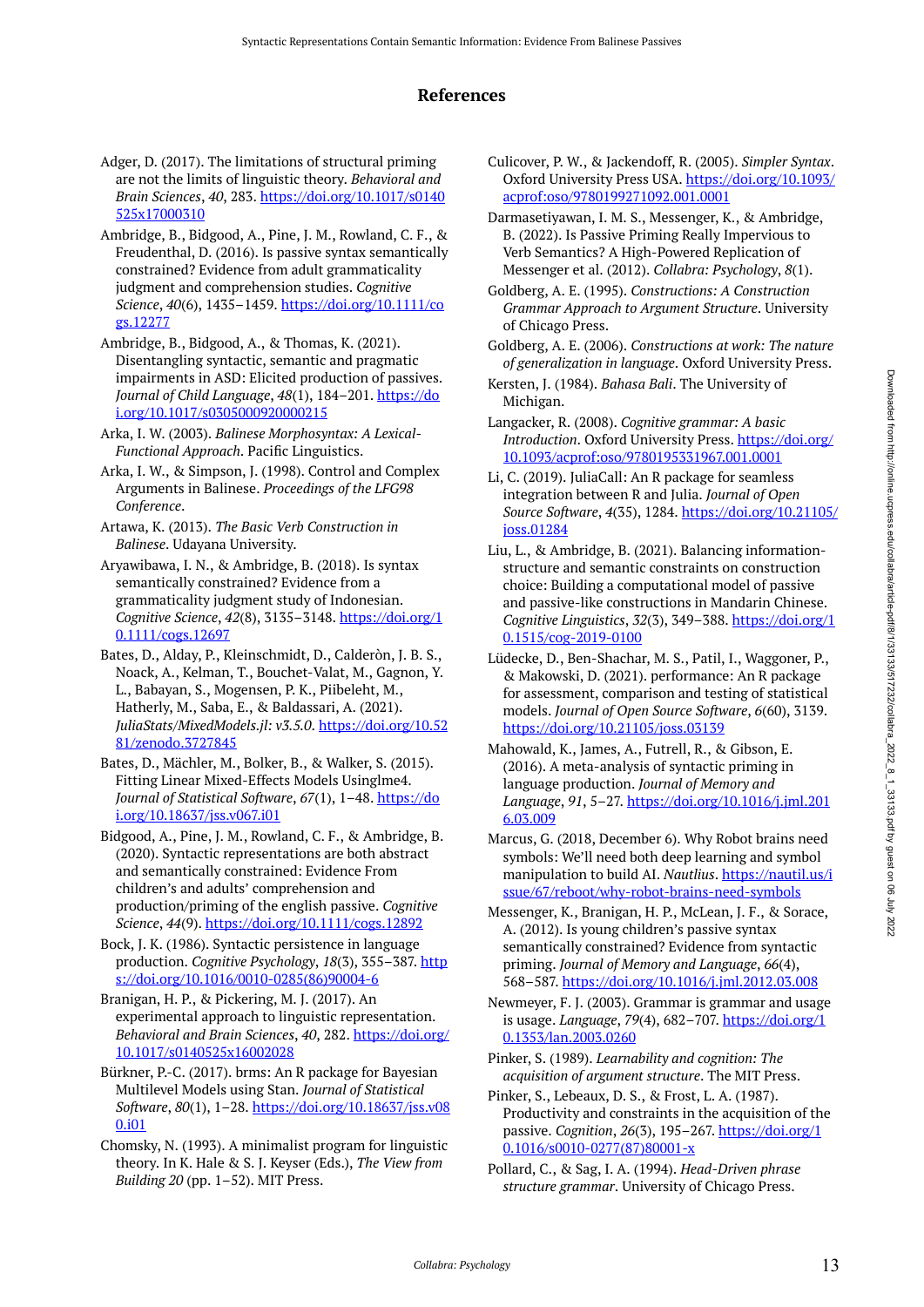- R Core Team. (2015). *R: A Language and Environment for Statistical Computing*. R Foundation for Statistical Computing. [http://www.R-project.org/](http://www.r-project.org/)
- Revelle, W. (2018). *Using the psych package to generate and test structural models*.
- Shibatani, M., & Artawa, K. (2003). *The middle voice in Balinese* [Paper presented at the XIIIth Southeast Asian Linguistics Society Conference at UCLA on May 3, 2003].
- Sujaya, N., Artawa, K., Kardana, I. N., & Satyawati, M. S. (2019). The Ka-Passive Form in Balinese. *Journal of Language Teaching and Research*, *10*(4), 886. [https://d](https://doi.org/10.17507/jltr.1004.29) [oi.org/10.17507/jltr.1004.29](https://doi.org/10.17507/jltr.1004.29)
- Udayana, I. N. (2013). *Voice and Reflexives in Balinese (published)*. University of Texas, Austin.